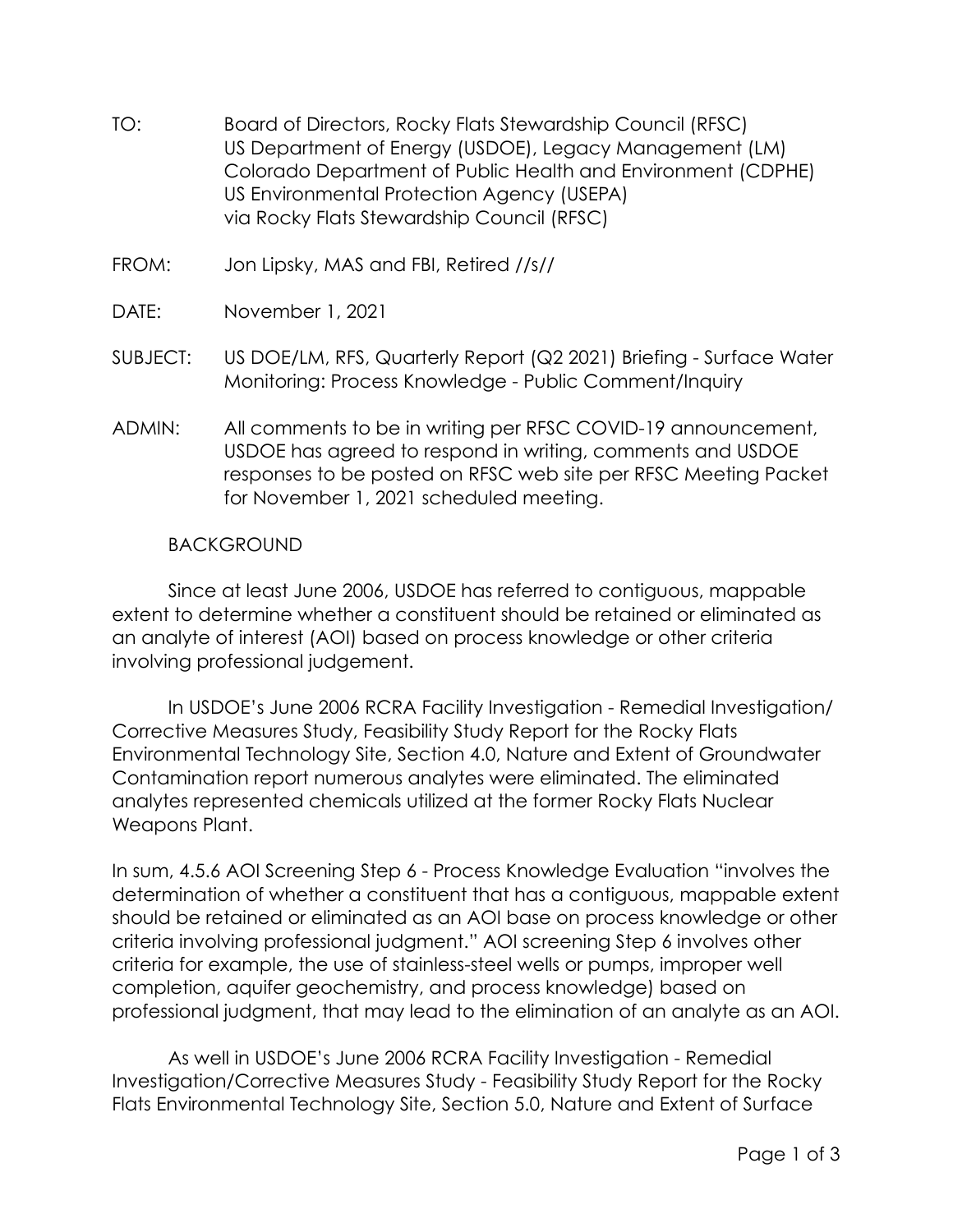Water and Sediment Contamination numerous analytes were eliminated. The eliminated analytes represented chemicals utilized at the former Rocky Flats Nuclear Weapons Plant.

"Process knowledge is subsequently used to determine whether an analyte is a site-related contaminant and whether it should be retained or eliminated as an AOI. The basis for eliminating or retaining an analyte using process knowledge is documented for each analyte."

"Process knowledge alone is not used to eliminate or retain an analyte as an AOI. Other analyte criteria such as its areal distribution relative to RFETS activities, its proximity to contaminant sources, accelerated actions performed to remove a contaminant source, and its natural occurrence and distribution in the environment were also considered when evaluating whether to retain or eliminate a constituent as an AOI."

Hazardous waste determination and recordkeeping requires USDOE to make accurate determinations as to whether that waste is a hazardous waste in order to ensure wastes are properly managed according to RCRA regulations. (40 CFR 262.11). The hazardous waste determination for each solid waste must be made at the point of waste generation, before any dilution, mixing, or other alteration of the waste occurs, and at any time in the course of its management that it has, or may have, changed its properties as a result of exposure to the environment or other factors that may change the properties of the waste such that the RCRA classification of the waste may change. (40 CFR 262.11(a)).

The person then must also determine whether the waste exhibits one or more hazardous characteristics as identified in subpart C of 40 CFR part 261 by following the procedures in paragraph (d)(1) or (2) of this section, or a combination of both. (40 CFR 262.11(d)).

The person must apply knowledge of the hazard characteristic of the waste in light of the materials or the processes used to generate the waste. Acceptable knowledge may include process knowledge (e.g., information about chemical feedstocks and other inputs to the production process); knowledge of products, by-products, and intermediates produced by the manufacturing process; chemical or physical characterization of wastes; information on the chemical and physical properties of the chemicals used or produced by the process or otherwise contained in the waste; testing that illustrates the properties of the waste; or other reliable and relevant information about the properties of the waste or its constituents. A test other than a test method set forth in subpart C of 40 CFR part 261, or an equivalent test method approved by the Administrator under 40 CFR 260.21, may be used as part of a person's knowledge to determine